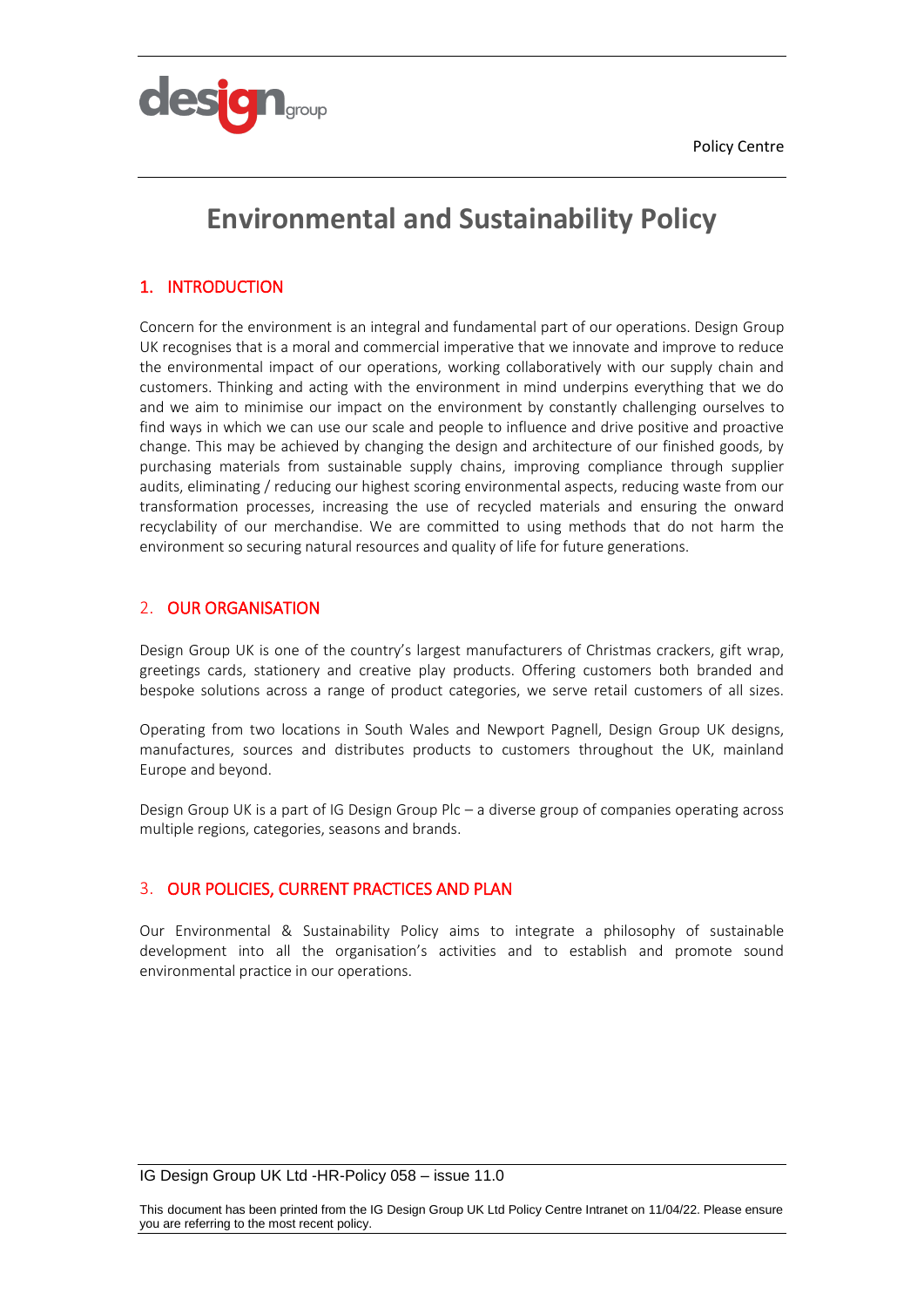



## OUR COMMITMENTS:

## Be environmental leaders

Our dedicated sustainability teams, supported by the Directors and Leadership team, will ensure environmental issues are identified and managed effectively, providing the support and resources to deliver on our objectives. To sustain our longer term commitment to our environmental responsibilities, we will build and nurture an organisation capability of like-minded colleagues who want to engage and contribute to a future environment we are all proud and safe to live in.

## Protect the environment and prevent pollution

We will design, manufacture and source responsibly, from ESG compliant vendors who responsibly use materials derived from sustainable sources. We will work to protect the environment and avoid pollution and waste across the lifecycle of our products, services and operations by continuing to innovate to lower our environmental impact. We will re-engineer our products and supply chain and, where possible, remove the use of potentially harmful materials and replace with recycled alternatives that can be recycled after use, so reducing the impact of pollution.

## Reduce our carbon footprint

We will target the removal of carbon from our supply chain starting with our in-house carbongenerating footprint, such as already powering our manufacturing facilities with electricity entirely from renewable sources. Where possible, we will re-shore manufacturing to help decarbonise the distribution chain and promote UK provenance and job creation & security for our employees.

## Value our people & communities

We will ensure an open, comfortable and progressive environment to invest back into the people who give us so much. We will adopt progressive, altruistic policies to give back in all of the communities where our businesses are based, and where many of our team members call home by promoting worthy initiatives to leave a positive impact.

## Be committed to continually improving our environmental performance

By setting annual environmental improvement objectives and targets that are regularly monitored and will be reviewed annually to evidence progress. We will demonstrate our commitment to the reduction in our company's environmental impact and reduce year-on-year our use of nonsustainable materials.

## Use our position and expertise to create positive environmental outcomes.

In collaboration with our suppliers and customers, we will use our position in the market and apply product expertise to guide our partners and take action to create positive environmental outcomes.

## Meet our obligations

The DGUK Directors take responsibility to meet our obligations. We will share our progress to our internal network and externally with all stakeholders and we will certify our work with external experts where applicable.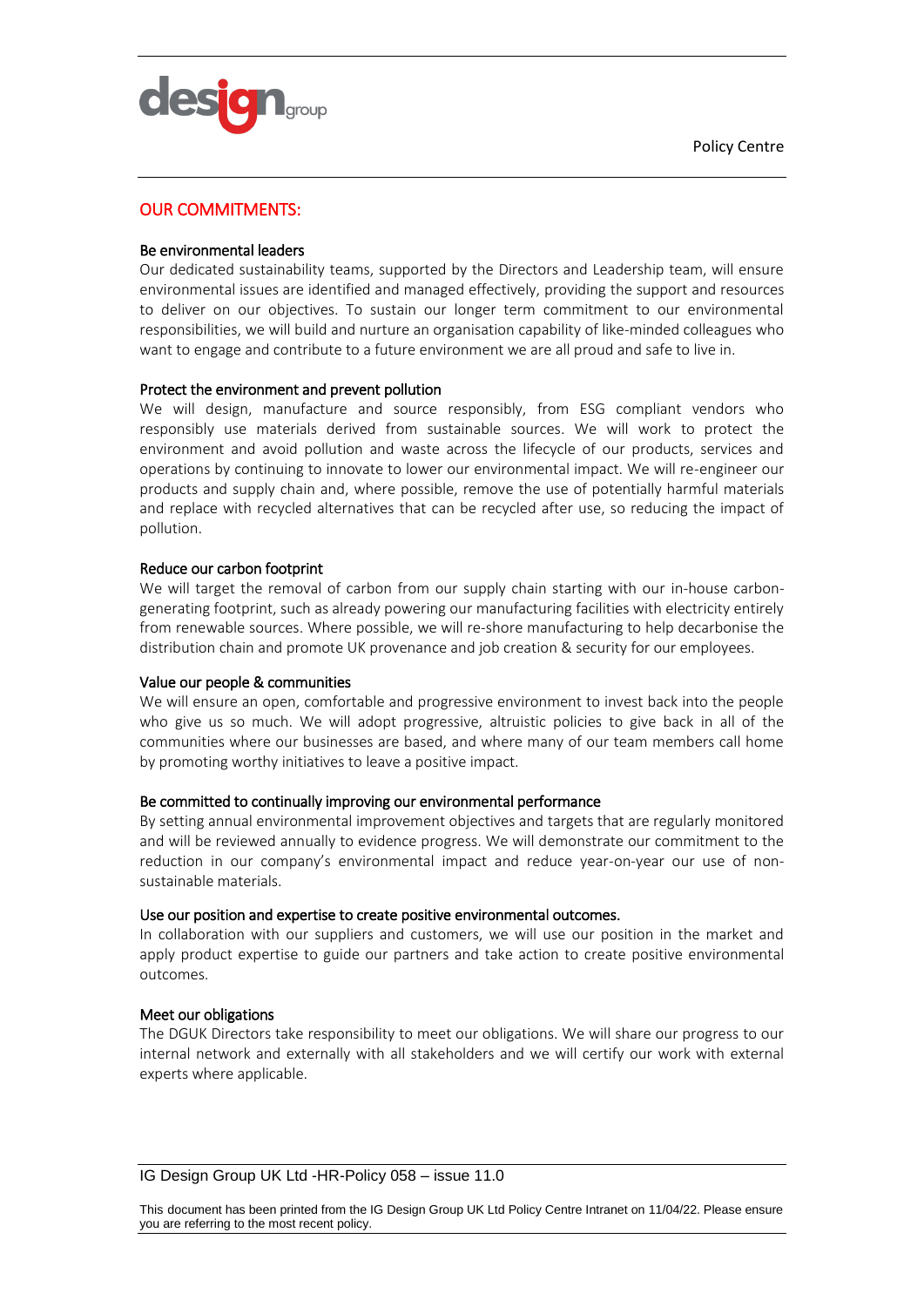

We have developed a framework to help shape our approach to sustainability to enable us to demonstrate, monitor and improve our performance to drive our business forward sustainably. Our approach is underpinned by the United Nations Sustainable Development Goals (SDGs). The 17 goals, along with the 169 targets that underpin them, were reviewed and 7 were identified as areas where Design Group can maximise our positive contribution.

The areas we have identified fall into three key themes; people, product and planet, with a particular focus on resource depletion and pollution, ensuring responsible use and maintenance of planetary resources.

# PEOPLE

We value the hard work of all our teams and recognise that Design Group wouldn't be who we are without their talent and dedication. We strive to create an inclusive working environment where our employees feel supported and valued with their achievements recognised and rewarded.

Ensuring the health, safety and wellbeing of our staff in and out of work is a key priority for us and we will continue to develop our policies and practices to protect the health of our employees and support work life balance.

We will continue to develop robust mechanisms for communicating and gathering employee input and interact with our employees in a way that builds engagement and supports success.

We will implement and adopt practices that we create an environment that supports diversity and inclusion and our employees understand and display mutual respect.

Identifying and recruiting talent is key to our future success. We will continue to create a culture of professional development through continuous performance discussion and provide opportunities to realise potential for all staff. Our priority is to develop a supportive and inclusive culture with strong leadership. We will continue to provide development opportunities for new and emerging leaders. It is extremely important that the behaviors and actions we want to replicate through the business are embraced and enacted by our Leaders.

We reward our employees fairly and competitively so they feel valued for their contribution. We will also regularly review our rewards and benefits package to ensure they remain relevant and competitive, and continue to support our need to attract the best talent to deliver our organisational aims and objectives.

It is important to us that Design Group UK, and what it stands for, is recognised in the communities and markets we recruit. Being able to demonstrate social responsibility is a key driver of employee engagement and retention. We will continue to develop our employer networks in the communities and encourage our leaders to build networks in educational establishments and local charities. We will continue to strengthen our community ties by "giving back" through donations and volunteering with an aim to contribute to the well-being of the communities we affect and on whom we depend.

## IG Design Group UK Ltd -HR-Policy 058 – issue 11.0

This document has been printed from the IG Design Group UK Ltd Policy Centre Intranet on 11/04/22. Please ensure you are referring to the most recent policy.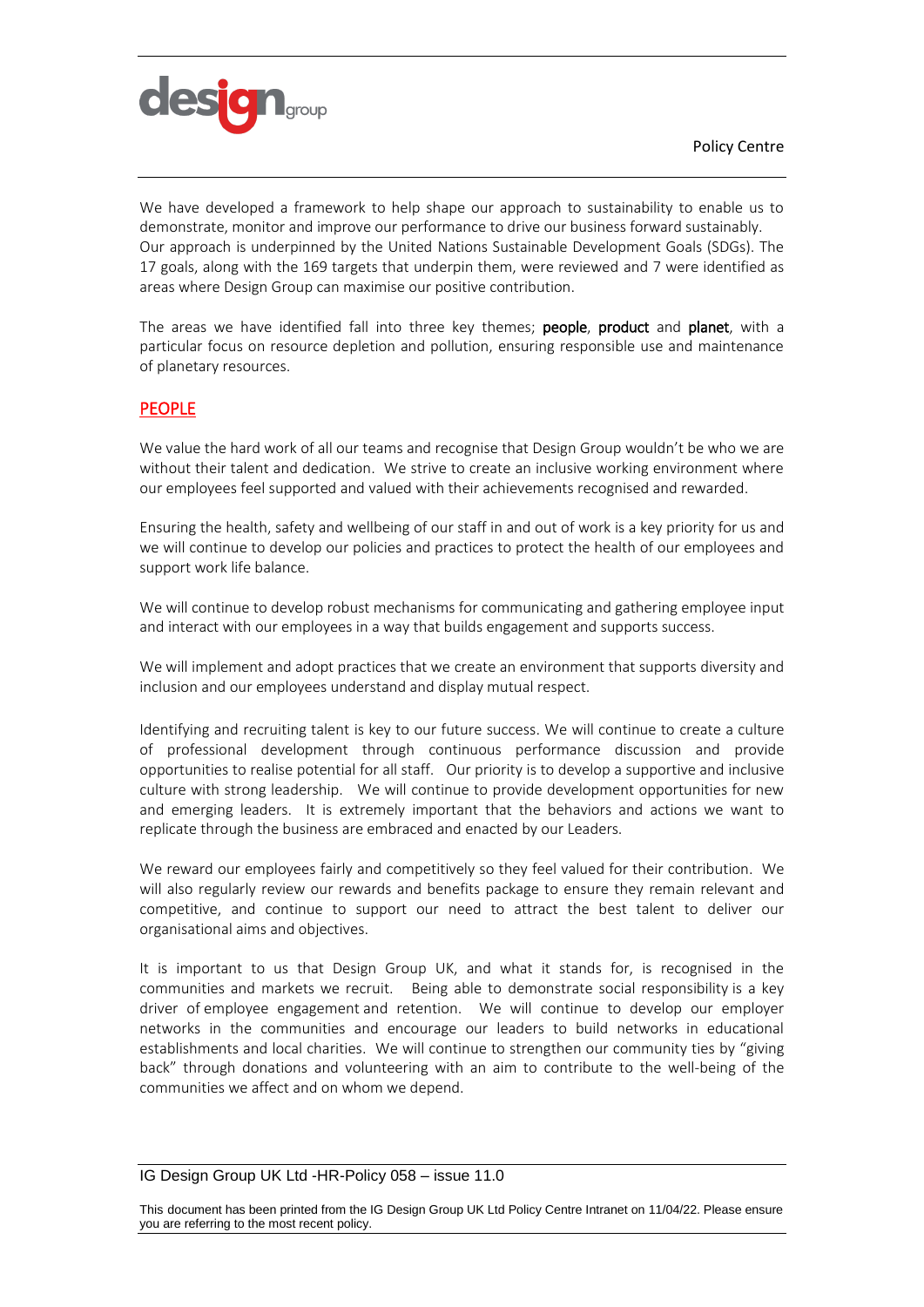

# **PRODUCT**

## Raw Materials:

We recognise that the nature of many of our products makes it even more important that we leverage our innovation to create sustainable collections to promote to our customers and beyond.

The integrity of our product starts with responsible sourcing from both an environmental context as well as an ethical and social one and we have a robust supplier risk and compliance management system in place. This includes an independent auditing programme which reflects the [Ethical Trading Initiative](http://www.ethicaltrade.org/) (ETI).

We also request that all suppliers share detail of their own sustainability strategy and goals to determine and monitor accountability throughout our supply chain.

Further to this, our values extend to the ethical, fair working conditions and human rights at all stages in our supply chain.

We are committed to tracing raw materials used in the products we manufacture & procure back to source:

- Timber and Paper is sustainably sourced and can be certified FSC® (FSC-C125159 / FSC-C004098), PEFC-certified, or recycled; with a focus on conserving natural habitats and local communities.
- Cotton used in our products is sourced responsibly and not from regions with human rights concerns
- Metals and minerals are only sourced from responsible regions combatting 'Conflict Minerals' from politically unstable areas or forced mining labour
- Products we source are free from palm oil or soy derivatives
- Products containing synthetic fur or leather are in accordance with our Animal Welfare policy

We work closely with our suppliers, procurement and compliance teams to ensure that we have a traceable supply chain, allowing us to mitigate operational, reputational and regulatory risks.

## Packaging:

We are championing the reduction in unsustainable packaging to reduce the waste and pollution that our business is responsible for.

We have introduced a Packaging Materials Policy in which we use a 'Red, Amber, Green' system to categorise materials and guide our designers on sustainable options. We are committed to reduce the amount of packaging used, increase the recyclability of it and increase the amount of recycled material in it. We educate the consumer through simplicity and clarity of sustainable messaging on pack, in addition to OPRL.

The removal of single-use plastic from our packaging is a priority. We are Associate Members of the UK Plastics Pact to ensure that we work alongside other key stakeholders on consistent goals.

## IG Design Group UK Ltd -HR-Policy 058 – issue 11.0

This document has been printed from the IG Design Group UK Ltd Policy Centre Intranet on 11/04/22. Please ensure you are referring to the most recent policy.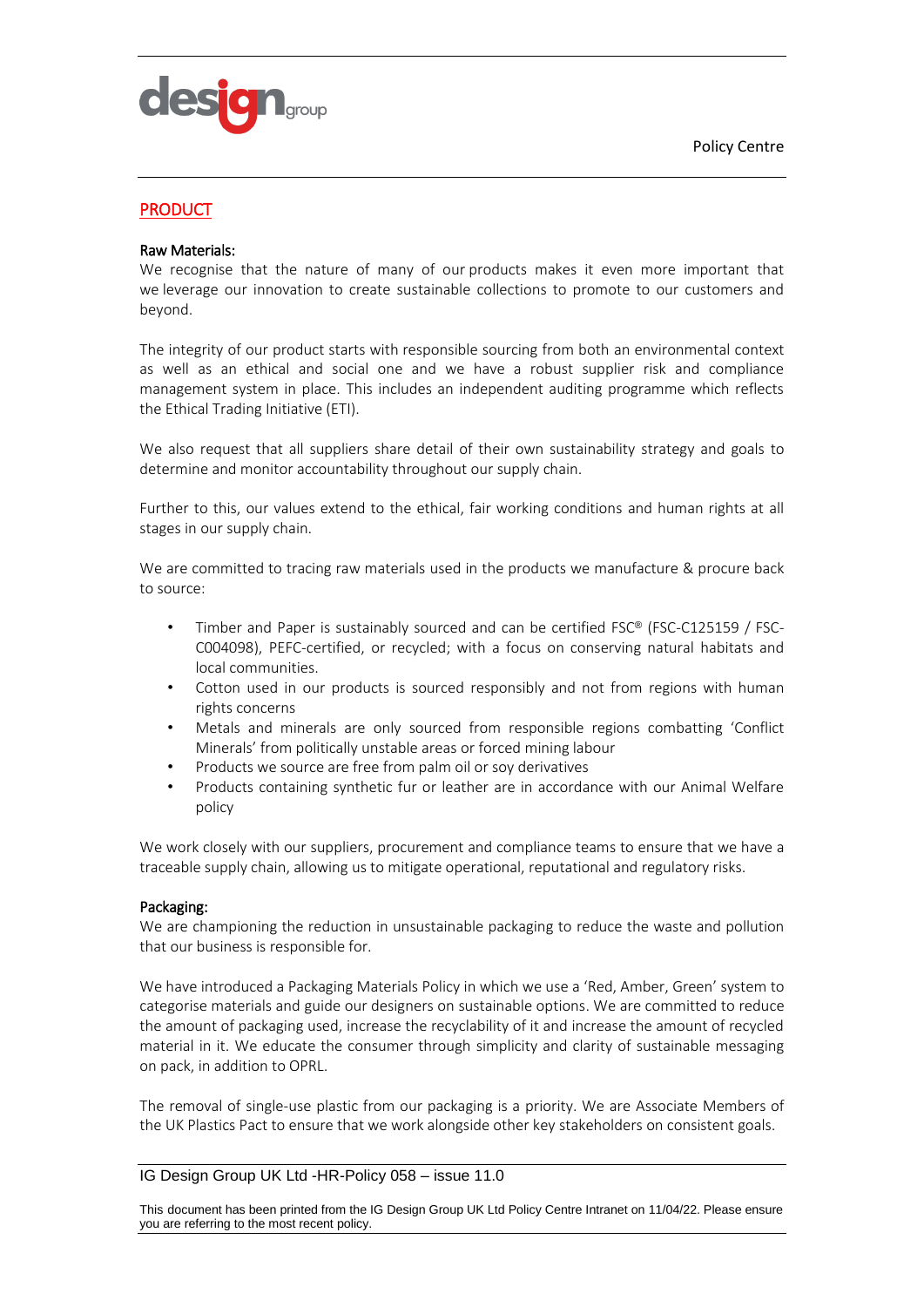

## Product:

We continuously research and design ways to reduce the single-use plastic content of our products to reduce the waste and pollution that our business is responsible for. We aim to leverage our design and innovation skills to continue to develop new, sustainable ideas.

- We design all of our products with the environment in mind, minimising all 'red' materials from our product
- We drive to find ways to re-shore products manufactured in the Far East to the UK to reduce our carbon footprint and to support local employment.
- We have removed single use plastic from our products
- We have removed the use of glitter from our own brand ranges
- Our ranges are all available from FSC sources
- We create environmentally sustainable collections across key product categories

# PLANET

We believe we have a responsibility to protect and preserve our planet and its environment. We have the ambition to reduce our impact on our surroundings to promote the well-being of our planet for future generations.

We follow the GHG Protocol standards and guidance in the preparation of our GHG emissions inventory, in order to manage GHG risks and identify reduction opportunities. In order to drive positive change in this area, we have identified 8 core targets, aligned with the GHG scopes, to achieve by 2025. We will communicate our progress against these targets in the Sustainability section of our company website and update them at key milestones to reflect our longer term aim of carbon neutrality by 2035. The 8 targets relate to the following focus areas:

- 1. Energy from renewable sources
- 2. Road freight emission reduction
- 3. Waste to landfill reduction
- 4. Removal of single-use plastic
- 5. Sustainable sourcing
- 6. Recyclability of product and packaging
- 7. Source of origin
- 8. Regional manufacture

The above targets complement our environmental management system at our manufacturing site in Wales which satisfies the requirements of BS ENISO 14001:2015 and our Energy Saving Opportunity Scheme activities, to actively reduce waste, promote recycling and sustainability.

In addition, we will only consider investment in new machinery that will improve our efficiency and capacity to have a positive effect on the environment by lowering wastage, reducing importing from overseas and focusing on local suppliers for raw materials and services.

## IG Design Group UK Ltd -HR-Policy 058 – issue 11.0